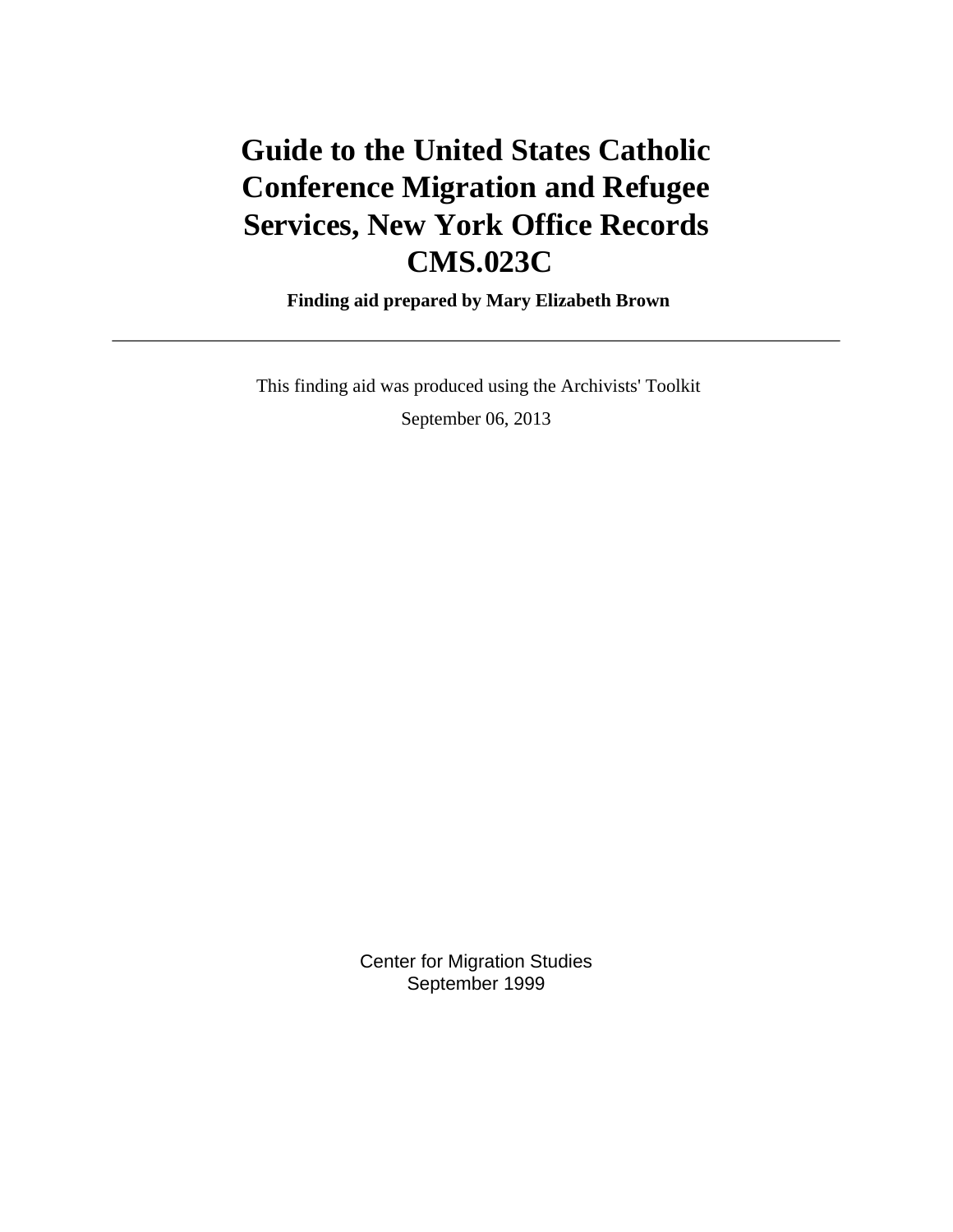# **Table of Contents**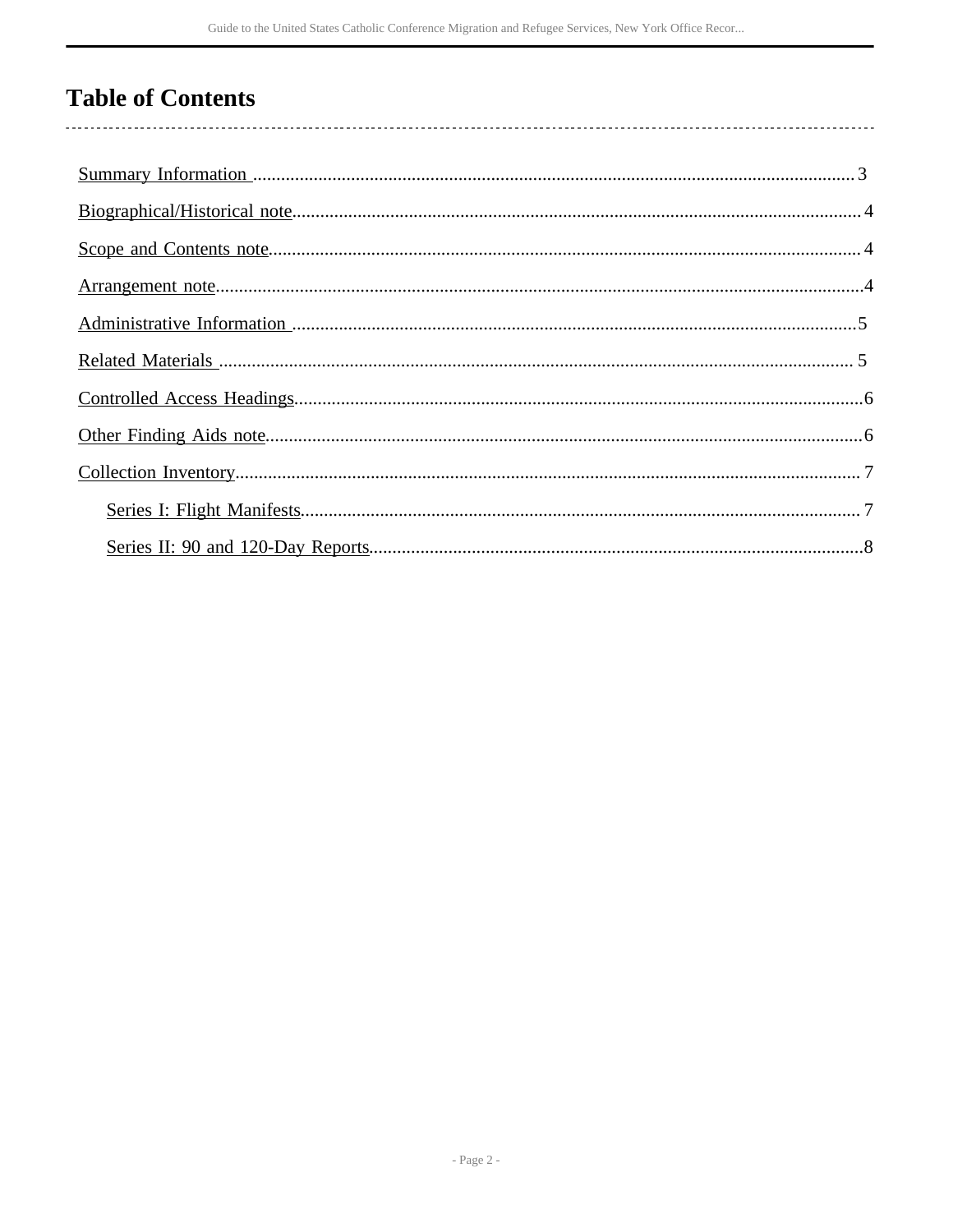# <span id="page-2-0"></span>**Summary Information**

| <b>Repository</b> | <b>Center for Migration Studies</b>                                                                  |
|-------------------|------------------------------------------------------------------------------------------------------|
| <b>Creator</b>    | United States Catholic Conference.                                                                   |
| <b>Title</b>      | United States Catholic Conference, Migration and Refugee Services, New<br><b>York Office Records</b> |
| Date [inclusive]  | 1993-1996                                                                                            |
| <b>Extent</b>     | 34.0 Linear feet in 34 record cartons.                                                               |
| Language          | English                                                                                              |
|                   |                                                                                                      |

**Language of Materials note** Materials are in English.

#### **Preferred Citation note**

Center for Migration Studies of New York; United States Catholic Conference,Migration and Refugee Services, New York Office Records (CMS 023C); Box; Folder.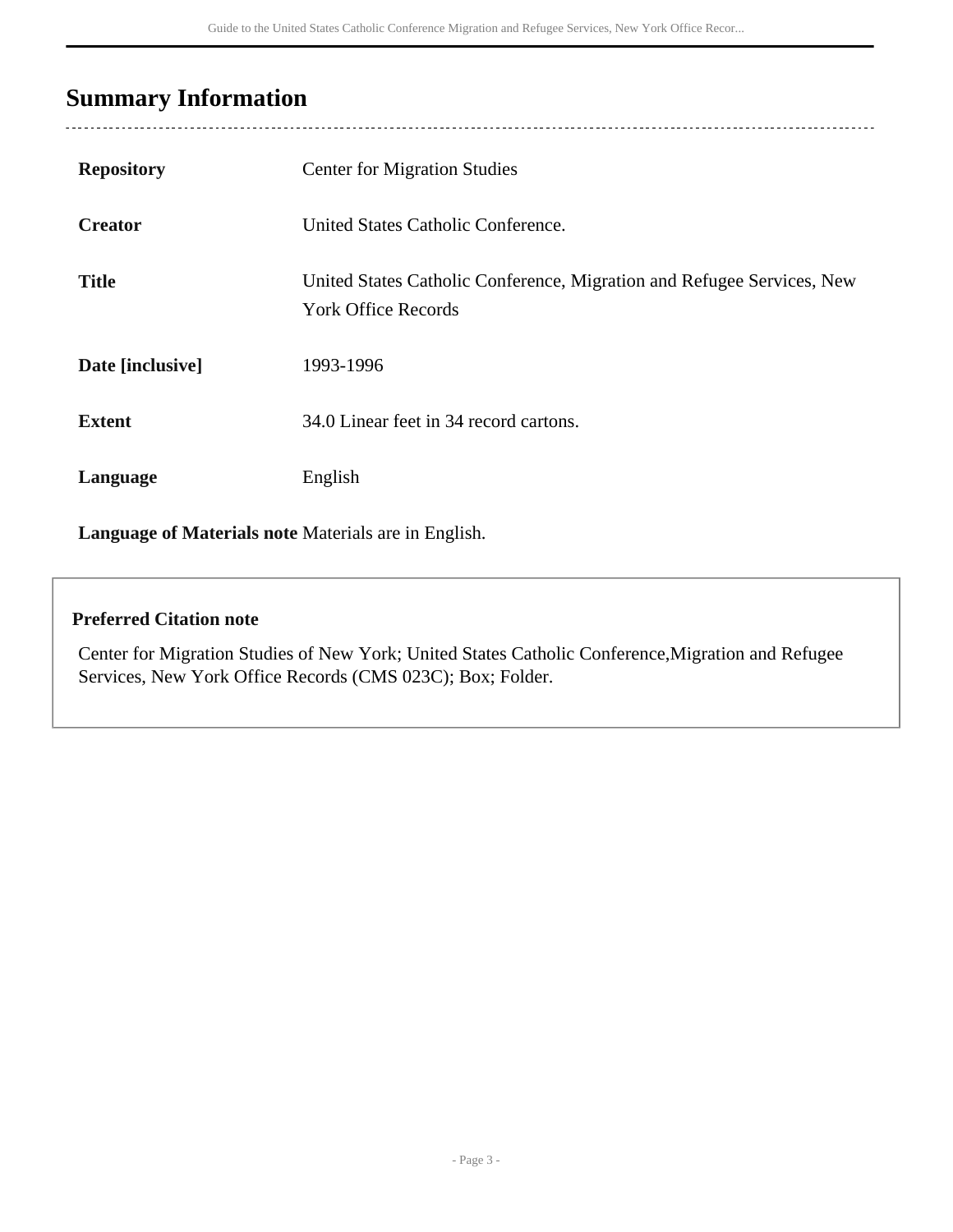# <span id="page-3-0"></span>**Biographical/Historical note**

The United States Catholic Conference (USCC) Department of Immigration is the successor organization of the National Catholic Welfare Conference. The National Catholic Welfare Conference (NCWC) Department of Immigration was a bureau/department of the National Catholic Welfare Conference, established in December 1920 directly under the Executive Department of the the NCWC. The NCWC was founded in 1919 by the bishops of the United States, as an outgrowth of the National Catholic War Council, which coordinated welfare activities of of the United States Catholic Church during World War I. Their aim was to unify, coordinate, and organize Catholic activities in the areas of education, social welfare, immigrant aid, citizenship, family life, and other activities.

In 1968, the NCWC was reorganized and replaced by the United States Catholic Conference and the National Council of Catholic Bishops. The USCC was the secular arm of the two organizations, headed by John I. McCarthy. The name of its Department of Immigration was changed to Migration and Refugee Services. The goals of the department were to aid immigrants and refugees of all nationalities, in particular foreign priests, to resettle in the United States and to advocate and put forward immigration legislation In 2001, the USCC and the NCCB were combined to form the United States Conference of Catholic Bishops (USCCB).

### <span id="page-3-1"></span>**Scope and Contents note**

This collection contains flight manifests and 90 and 120-Day reports of new refugees to the United States from all over the world from 1993-1996.

### <span id="page-3-2"></span>**Arrangement note**

This collection is arranged into two series:

Series I: Flight Manifests Series II: 90 and 120-Day Reports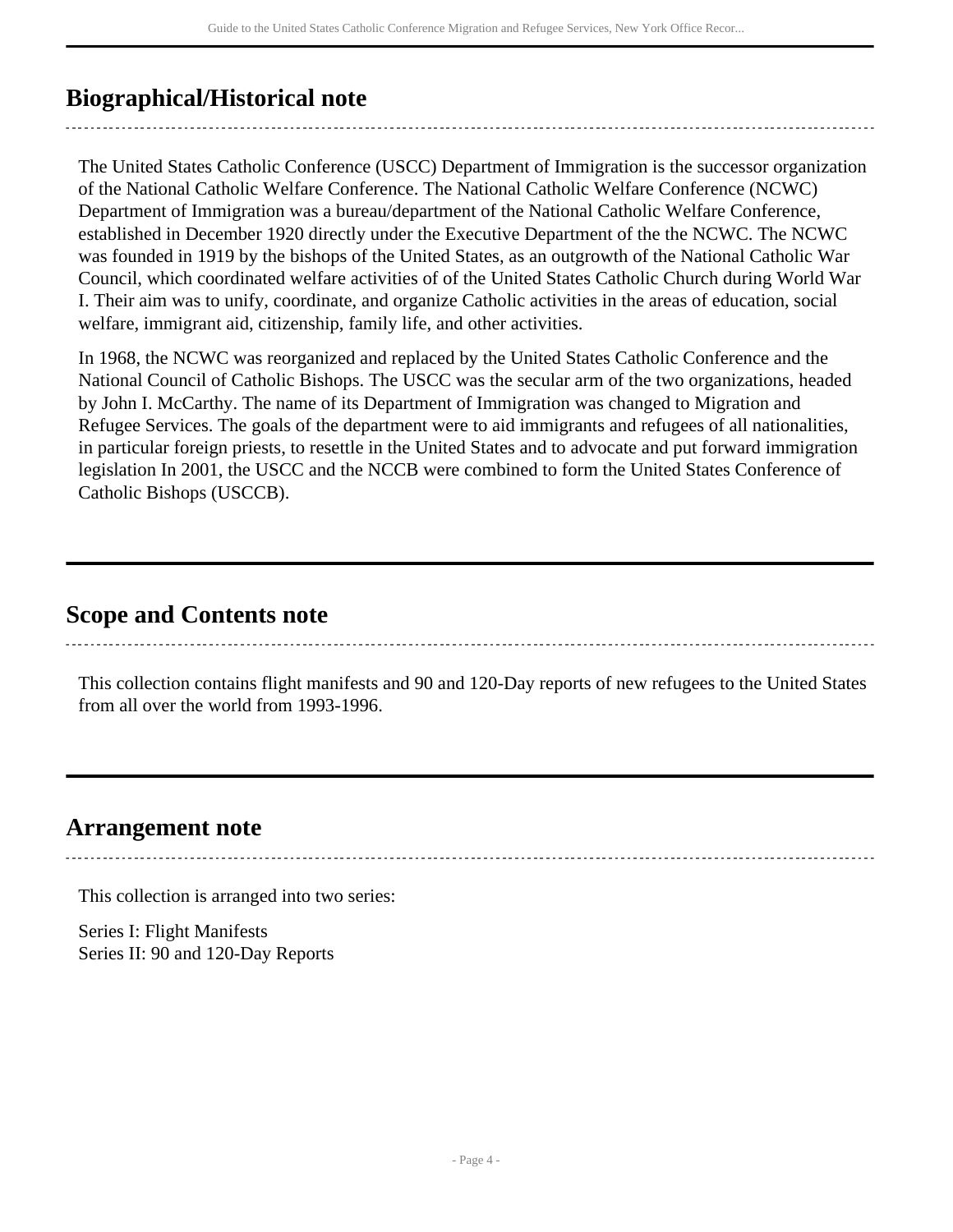# <span id="page-4-0"></span>**Administrative Information**

#### **Publication Information**

Center for Migration Studies September 1999

#### **Revision Description**

Edited by Nicole Greenhouse for DACS compliance. April 2013

#### **Conditions Governing Access note**

Open to researchers by appointment.

#### **Conditions Governing Use note**

Copyright is owned by the Center for Migration Studies. Permission to publish materials must be requested before use.

#### **Immediate Source of Acquisition note**

The United States Catholic Conference (USCC) Migration and Refugee Services Records, came to the Center of Migration Studies (CMS) as a result of the phasing out of the USCC Migration and Refugee Services New York office in 1998. On November 24, 1998, office manager Christine Fernandez shipped 27 boxes from the office's address, 902 Broadway to CMS.

#### **Processing Information note**

The collection was originally processed in 1999. Folders are physically described. The finding aid was also updated for compliance with *Describing Archives: A Content Standard (DACS)* in April 2013.

### <span id="page-4-1"></span>**Related Materials**

#### **Related Archival Materials note**

Other collections related to the United States Catholic Conference Migration and Refugee Services, New York Office Records (CMS 023C) include:

National Catholic Welfare Conference, Department of Immigration(CMS 023) The United States Catholic Conference, Department of Immigration Records(CMS 023A)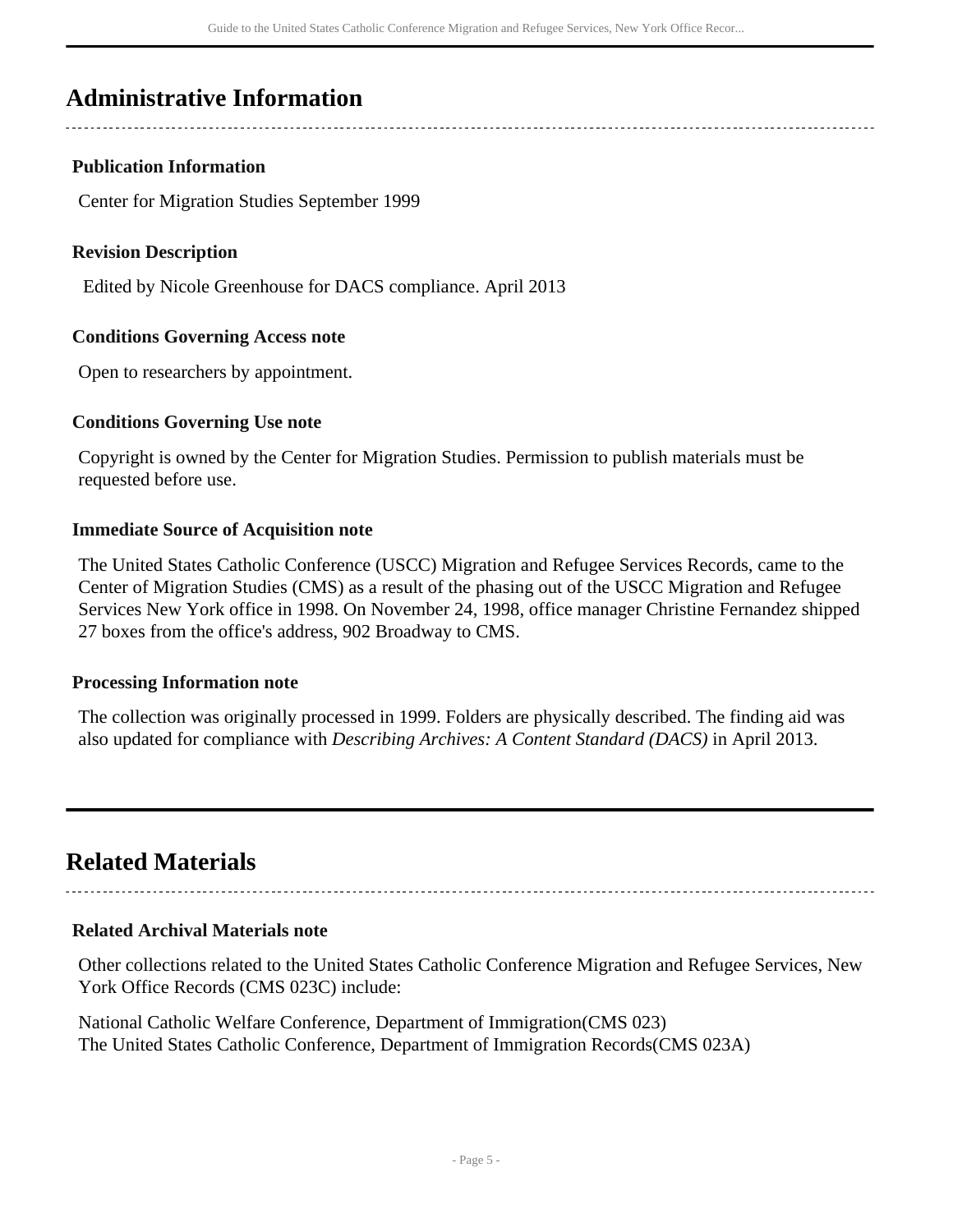The United States Catholic Conference Migration and Refugee Services Records, New York Office Records (CMS 023B) The Most Reverend Stephen J. Donahue Papers (CMS 023D) The National Catholic Welfare Conference Department of Immigration, New York Office and Catholic Committee for Refugees Records (CMS 024) War Relief Services-National Catholic Welfare Conference Records (CMS 026)

# <span id="page-5-0"></span>**Controlled Access Headings**

**Subject(s)**

- Church work with immigrants |z Catholic Church.
- Refugees

# <span id="page-5-1"></span>**Other Finding Aids note**

The original inventory is available in print upon request.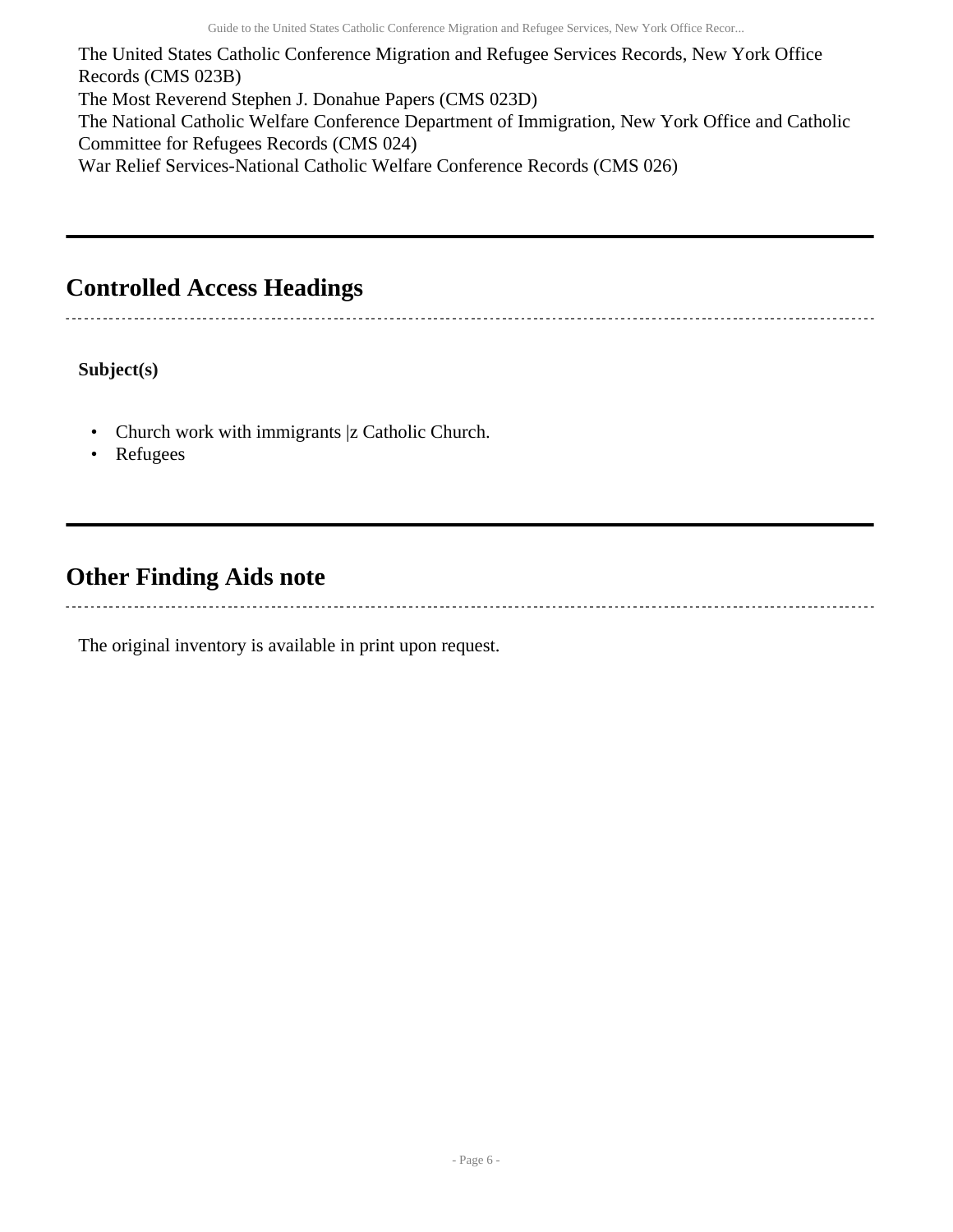### <span id="page-6-0"></span>**Collection Inventory**

#### <span id="page-6-1"></span>**Series I: Flight Manifests 1993-1996**

**Box** 1-30

#### **Scope and Contents note**

The bulk of the collection consists of manifests of flights bringing refugees to the United States from cities around the world. Each folder contains all manifests for the same day and same city. The manifests include names of refugees, the date, and the flight. The refugees listed may have originated elsewhere; for example, refugees entering the United States from Bangkok usually came from Vietnam. Not all refugees came to New York City, many refugees from Havana landed in Miami and the manifests were sent to New York for filing. Cities represented in this series include Abidjan, Ivory Coast; Accra, Ghana; Addis Ababa, Ethiopia; Amman, Jordan; Amsterdam, Netherlands; Ankara, Turkey; Athens, Greece; Badija, Croatia; Bangkok, Thailand; Belgrade, Serbia; Bonn, Germany; Bonn, Germany; Brussels, Belgium; Bucharest, Belgium; Bujumbura, Burundi; Cairo, Egypt; Copenhagen, Denmark; Cotonou, Benin; Dakar, Senegal; Damascus, Syria; Djibouti; Dubrovnik, Croatia; Entebbe, Uganda; Frankfurt, Germany; Freetown, Serra Leone; Gabarone, Botswana; Gasinci, Croatia; Geneva, Switzerland; Guantanamo, Cuba; Havana, Cuba; Ho Chi Minh City, Vietnam; Hong Kong; Islamabad, Pakistan; Istanbul, Turkey; Karachi, Pakistan; Karlovac, Croatia; Khartoum, Sudan; Kuala Lumpur, Malaysia; La Valletta, Malta; Lagos, Nigeria; Lima, Peru; Ljubljana, Slovenia; Madrid, Spain; Manila, Philippines; Maputo, Mozambique; Mombasa, Kenya; Moscow, Russia; Nairobi, Kenya; New Dehli, India; Paris, France; Phnom Penh, Cambodia; Port au Prince, Haiti; Ramstein, Germany; Riyadh, Saudi Arabia; Rome, Italy; Sanaa, Yemen; Sarajevo, Bosnia; Savudrija, Croatia; Singapore; Sofia, Bulgaria; Split, Croatia; Sydney, Australia; Tirana, Albania; Tokyo, Japan; Vienna, Austria; Vientiane, Laos; Zagreb, Croatia; Zurich Switzerland.

#### **Arrangement note**

This series is arranged by date, then alphabetically by city.